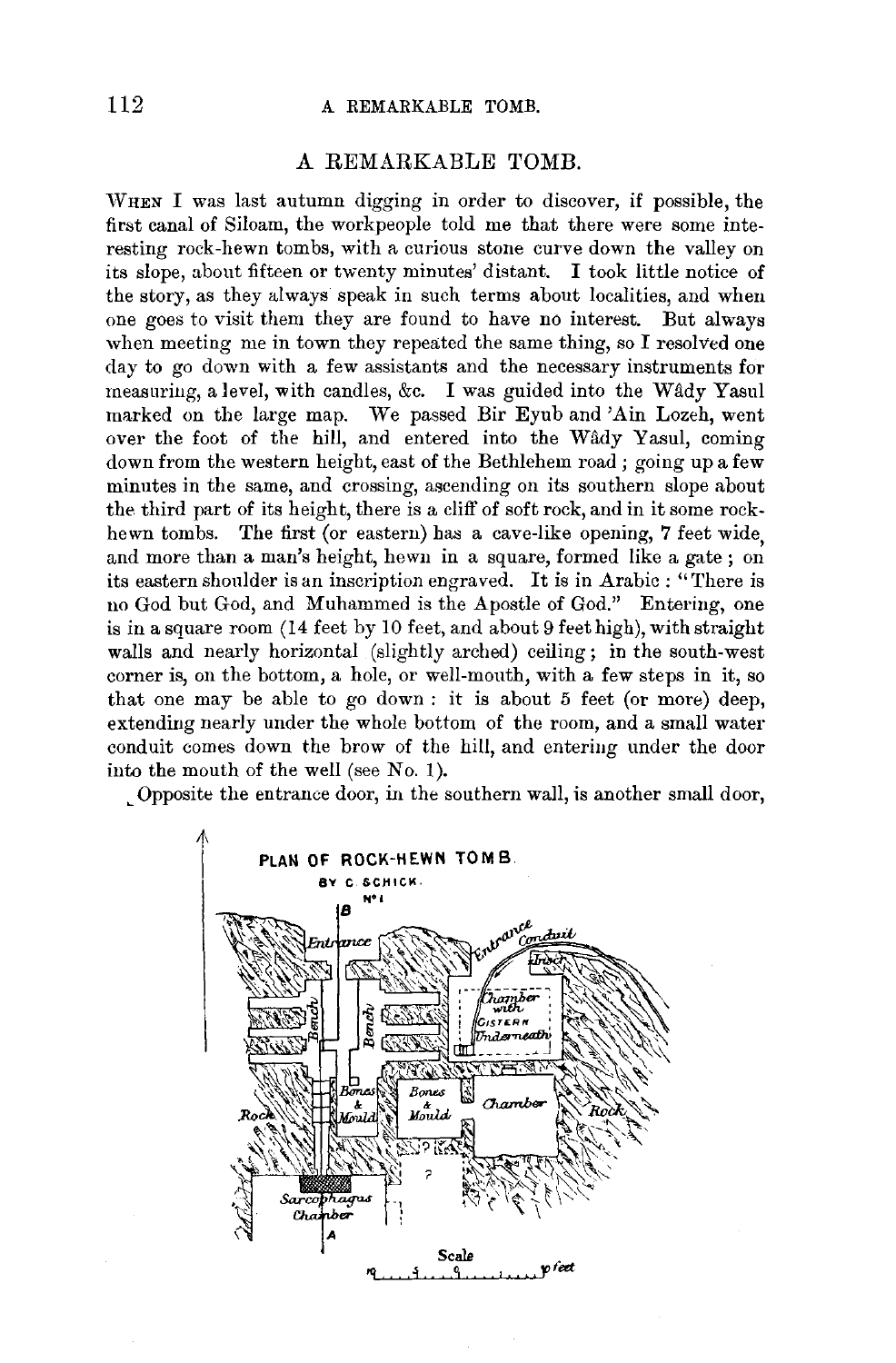with a recess to receive a closing slab, and, inside, marks of the hinges and the bolt of a once existing movable door, leading into another square room (9 feet 4 inches by 9 feet 10 inches). It seemed as if it had been at one time the lodging of a living man, and not a sepulchre for depositing dead bodies; near the bottom, on the east wall, there is in the middle a dooropening of another square room (about 7 feet by 7 feet), with a great mass of bones and mould : its ceiling is about 3 feet lower situated than that of the lodging room, also is its ceiling towards west dedining downwards. It may be, as I suppose, that from it a door may lead to other rooms inside, as by pointed lines shown in the plan; but this is only supposition, and cannot be proved until the room is cleared. When supposition, and cannot be proved until the room is cleared. coming out in the open air again, and going westwards, we come 11 feet from the large entrance to another one, partly destroyed, 9 feet wide and still about  $\frac{3}{4}$  feet deep, and of the height of a man. In the entrance are recesses outside to take up the closing stone slab, and entering, one comes to a square room, 9 feet wide by 11 feet 10 inches long, and in the middle 8 feet 6 inches high, the ceiling slightly arched, and the full height only in the centre part, as on three sides there is left a stone bench,  $2\frac{1}{2}$  feet broad and  $2$  feet 2 inches high; level with its top are on these three sides loculi, or single tombs, three on each side. These loculi are 7 feet deep, 1 foot 8 inches wide, and 2 feet high, on the top rounded ; in front of each is a square, 4 inches deep recesses to take up the closing slab. Towards the south, by having broken out the dividing wall, two are now connected and made one small room, 5 feet wide and 6 feet long, and the bottom lowered to the level of the bottom of main room, and a trench through the bench cut to it, so that the middle opening represents a door of  $4$  feet high; this inner and small room is full of bones and mould. The third (the western) opening on this side is rather a passage and not a tomb (or tomb behind tomb, as one thinks first), for the first part has three steps, and they themselves are a

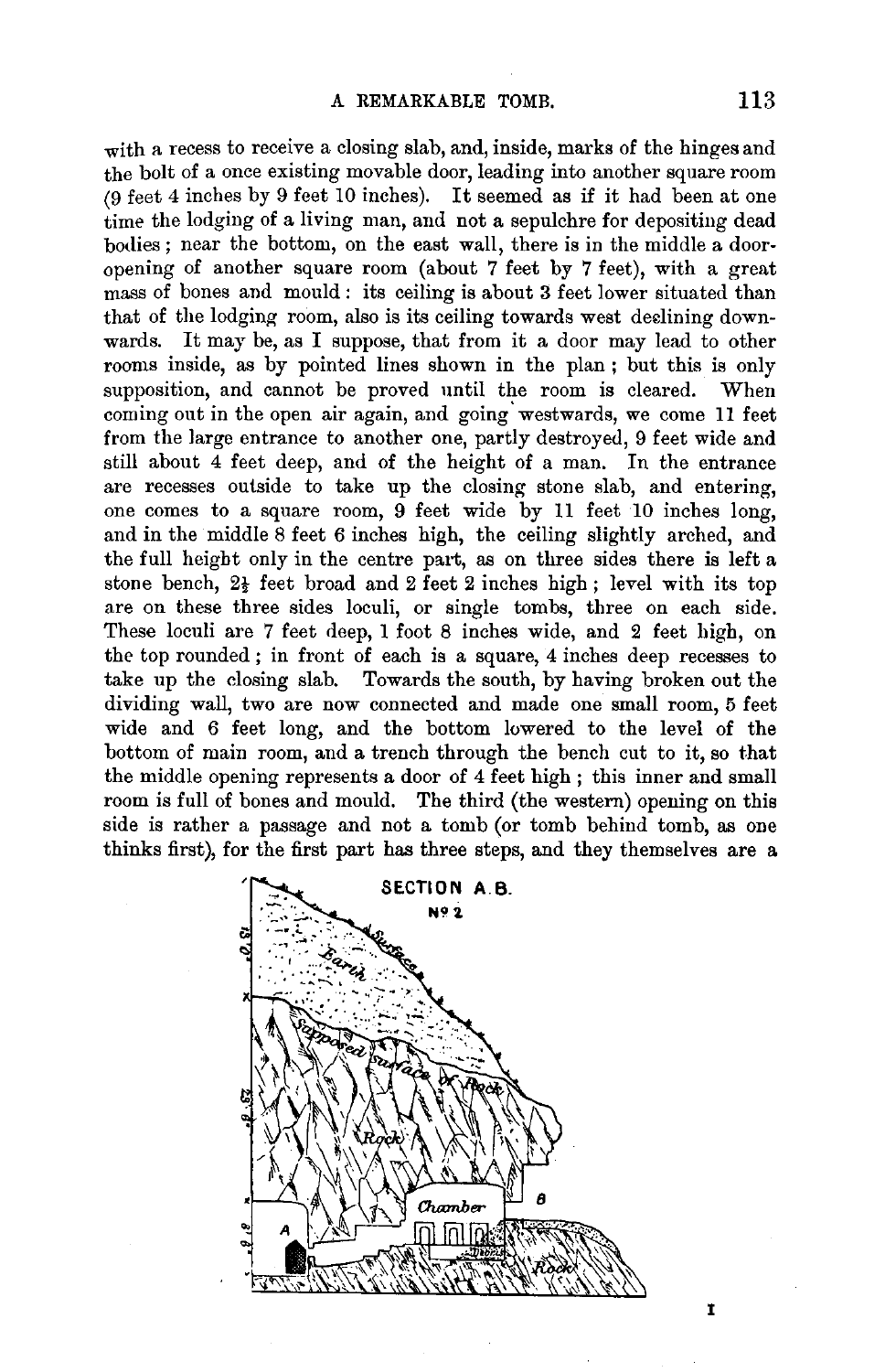little sloping. It has the width of the others, and is 5 feet 6 inches long. and is like another opening 2 feet high, and a little narrower, going in 5 feet, bottom and ceiling sloping down. Its end is a rock, but has a little hole, by which one can see that the wall is only  $2\frac{1}{2}$  inches thick-whether broken accidentally when the passage was made or on purpose, I cannot say. What one sees when looking through the hole is the most important thing of all. There stands across before the thin rock wall a large smooth coffin-shaped stone (see No. 2). The hole and all is too narrow for a man to put in his arm, only his hand ; but by a thin iron rod with hooks on both ends I could ascertain that the sarcophagus, if it is one, or rather its cover, is 6 feet long ; the one side of the cover is 2 feet, and from the edge of that down to the bottom where it stands, 2 feet 10 inches, but it may be more, as there between the stone and the wall may have in the very narrow space accumulated some earth. Pushing the iron rod of 5 feet long to the right and left it touched no wall, nor the roof of the room in which the sarcophagus stands. It must be of some larger size. I have also to say that although I clearly saw the edge caused by the perpendicular side of the sarcophagus and its sloping top, I could not observe any joint, so, if there is one, it must be lower down than the hole permitted to see. All the work hewn in the rock described in the above is as nicely and correctly done as it is in rock tombs round about Jerusalem, except in the tombs of the kings.

The question now arises, Where is the access to this room with the sarcophagus, and in what way was it brought in ? Once there was found a similar one in such a rock-hewn tomb room, with a little door, through which it could not have been brought in ; I found a large hole in the top or roof of the room, and so it might be here. I levelled, therefore, and measured exactly, but the mass of rock and earth is so great that I hardly think it possible to get access to the room by digging a shaft down to it (see No. 2). So I think very probably the access might be through the lodging-room, as I have called it (see above), when all the bones and mould are taken out. It is curious that an extra passage was made to the hole, through which it might be seen, and one gets the idea that here was a kind of oracle. People came, perhaps, to the hole and asked their questions or uttered their prayers, and inside the inhabitant of the lodging-room might go secretly there and give answers. It may be that originally the first part of the passage was a common loculus, like the others. But later on, when some illustrious man was put there in a sarcophagus in the neighbouring room, it was found best to get an easy access, although still separated by a rock wall, to the holy relic, and the second part and the steps were then made.

In case it would be found interesting enough to ascertain more details of the stone and the mysterious room,  $\overline{I}$  think by breaking off from the  $rock- i.e., enlarging the hole upwards-it might be made very likely so wide$ that a man might go in and thoroughly search the room. It may be that there are even other tombs or sarcophagi, and at least found the place of entrance to it. Before I hear from you on this matter I will do nothing, as it is not a pleasant thing to disturb tombs. Yet by the suggested way there will be no disturbing.